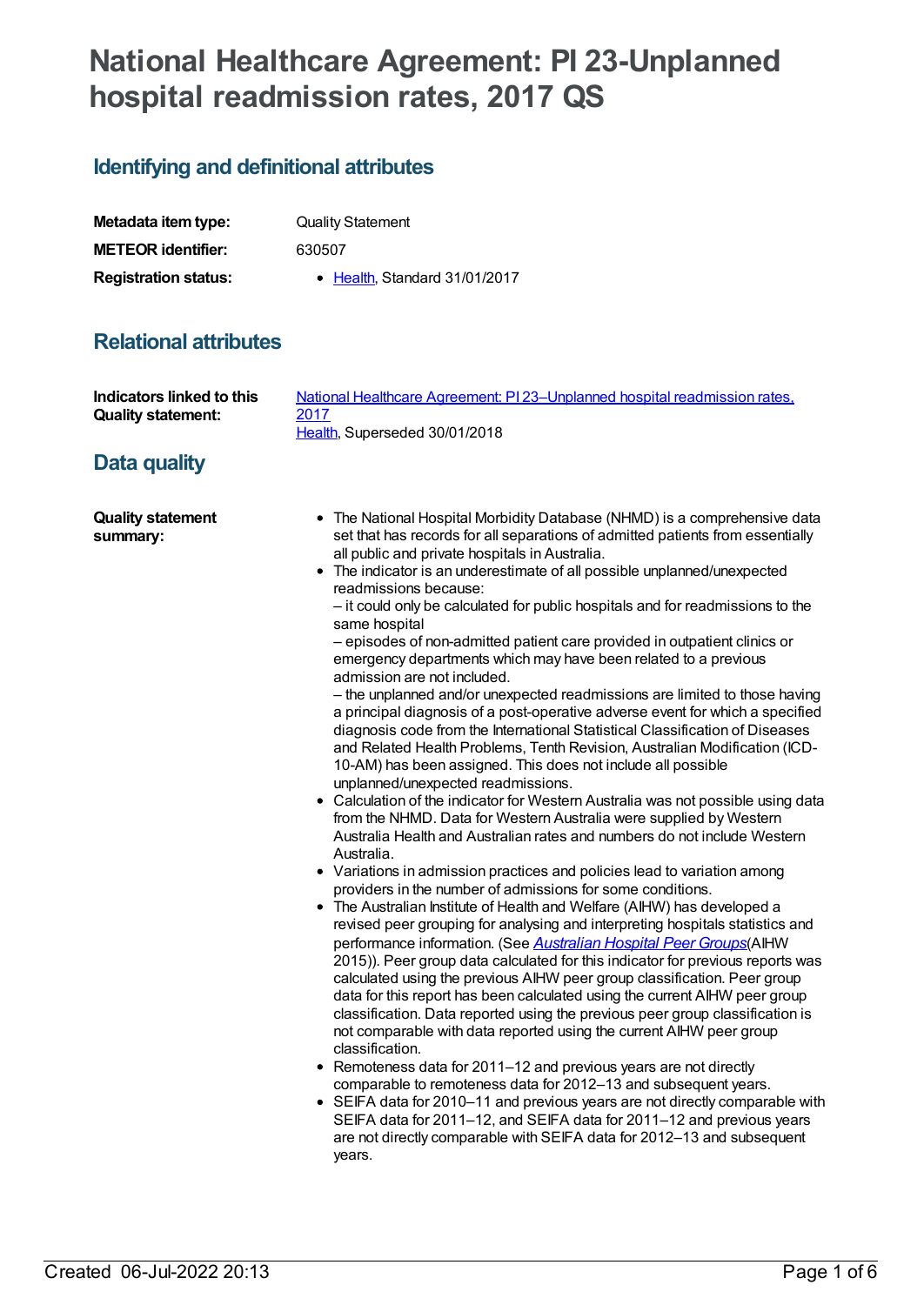| Institutional environment: | The Australian Institute of Health and Welfare (AIHW) is a major national agency set<br>up by the Australian Government under the <b>Australian Institute of Health and</b><br><b>Welfare Act 1987</b> to provide reliable, regular and relevant information and statistics<br>on Australia's health and welfare. It is an independent corporate Commonwealth<br>entity governed by a management board, and accountable to the Australian<br>Parliament through the Health portfolio. |
|----------------------------|---------------------------------------------------------------------------------------------------------------------------------------------------------------------------------------------------------------------------------------------------------------------------------------------------------------------------------------------------------------------------------------------------------------------------------------------------------------------------------------|
|                            | The AIHW aims to improve the health and wellbeing of Australians through better<br>health and welfare information and statistics. It collects and reports information on a<br>wide range of topics and issues, ranging from health and welfare expenditure,<br>hospitals, disease and injury, and mental health, to ageing, homelessness,<br>disability and child protection.                                                                                                         |
|                            | The Institute also plays a role in developing and maintaining national metadata<br>standards. This work contributes to improving the quality and consistency of<br>national health and welfare statistics. The Institute works closely with governments<br>and non-government organisations to achieve greater adherence to these<br>standards in administrative data collections to promote national consistency and<br>comparability of data and reporting.                         |
|                            | One of the main functions of the AIHW is to work with the states and territories to<br>improve the quality of administrative data and, where possible, to compile national<br>datasets based on data from each jurisdiction, to analyse these datasets and<br>disseminate information and statistics.                                                                                                                                                                                 |
|                            | The <b>Australian Institute of Health and Welfare Act 1987</b> , in conjunction with<br>compliance to the <i>Privacy Act 1988</i> (Commonwealth), ensures that the data<br>collections managed by the AIHW are kept securely and under the strictest<br>conditions with respect to privacy and confidentiality.                                                                                                                                                                       |
|                            | For further information see the AIHW website www.aihw.gov.au.                                                                                                                                                                                                                                                                                                                                                                                                                         |
|                            | Data for the National Non-admitted Patient Emergency Department Care<br>Database (NNAPEDCD) were supplied to the AIHW by state and territory health<br>authorities under the terms of the National Health Information Agreement (see the<br>following links):<br>http://www.aihw.gov.au/nhissc/<br>/content/index.phtml/itemld/182135                                                                                                                                                 |
|                            | The state and territory health authorities received these data from public hospitals.<br>States and territories use these data for service planning, monitoring and internal<br>and public reporting. Hospitals may be required to provide data to states and<br>territories through a variety of administrative arrangements, contractual<br>requirements or legislation.                                                                                                            |
| <b>Timeliness:</b>         | The reference period for this data set is 2014-15.                                                                                                                                                                                                                                                                                                                                                                                                                                    |
| <b>Accessibility:</b>      | The AIHW provides a variety of products that draw upon the NHMD. Published<br>products available on the AIHW website are:                                                                                                                                                                                                                                                                                                                                                             |
|                            | • Australian hospital statistics with associated Excel tables<br>interpotive data subes for Admitted patient care (for Drippinal diagnoses                                                                                                                                                                                                                                                                                                                                            |

interactive data cubes for Admitted patient care (for Principal diagnoses, Procedures and Diagnosis Related Groups).

These products may be accessed on the AIHW website at: <http://www.aihw.gov.au/hospitals/>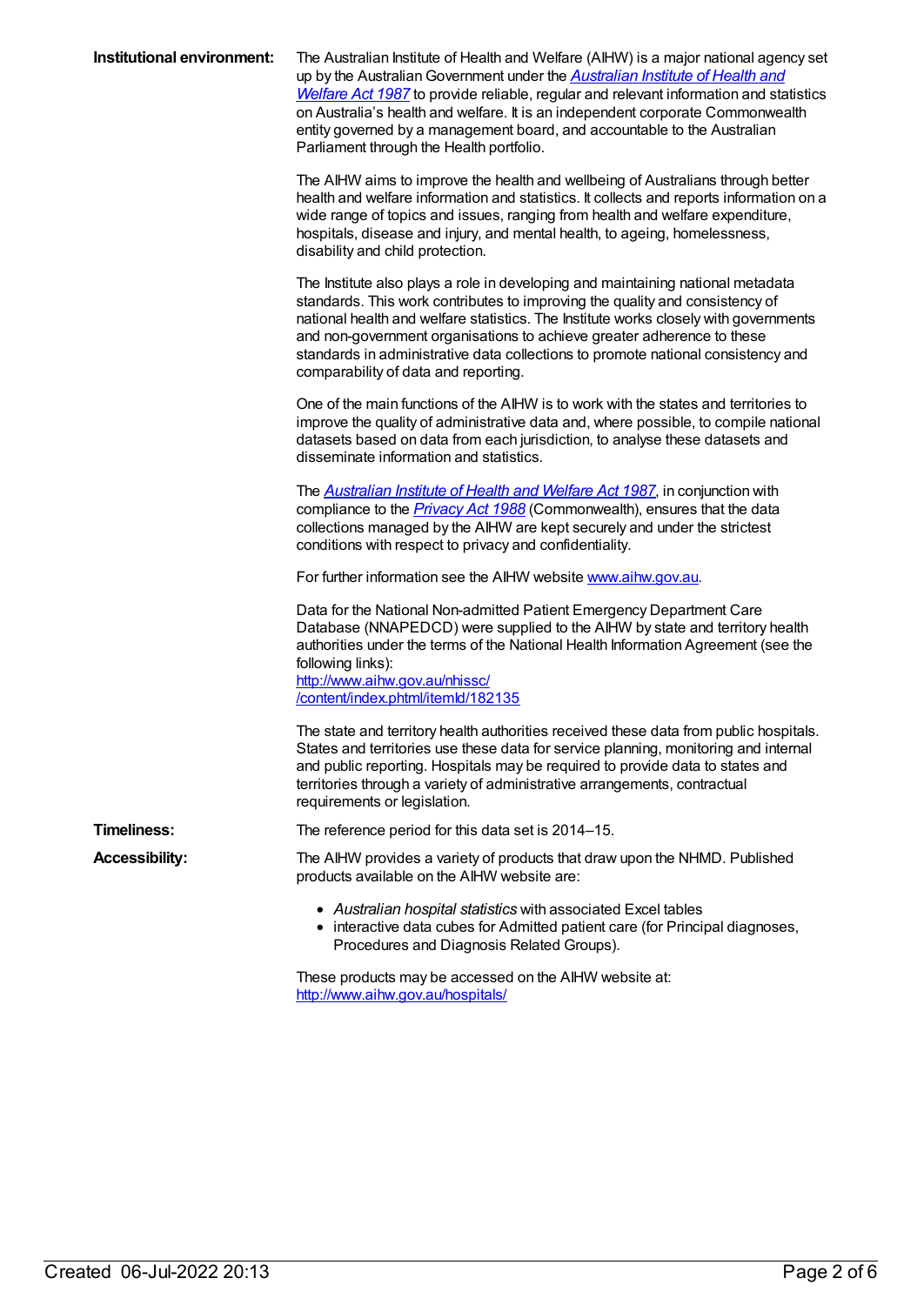| Interpretability: | Supporting information on the quality and use of the NHMD are published annually<br>in Australian hospital statistics (technical appendixes), available in hard copy or on<br>the AIHW website. Readers are advised to note caveat information to ensure<br>appropriate interpretation of the performance indicator. Supporting information<br>includes discussion of coverage, completeness of coding, the quality of Indigenous<br>data, and changes in service delivery that might affect interpretation of the<br>published data. Metadata information for the NMDS for Admitted patient care is<br>published in the AIHW's online metadata repository, METeOR, and the National<br>health data dictionary. |
|-------------------|-----------------------------------------------------------------------------------------------------------------------------------------------------------------------------------------------------------------------------------------------------------------------------------------------------------------------------------------------------------------------------------------------------------------------------------------------------------------------------------------------------------------------------------------------------------------------------------------------------------------------------------------------------------------------------------------------------------------|
|                   | The National health data dictionary can be accessed online at:<br>/content/index.phtml/itemld/268110                                                                                                                                                                                                                                                                                                                                                                                                                                                                                                                                                                                                            |
|                   | The data quality statement for the 2014–15 NHMD can be accessed on the AIHW<br>website at:<br>/content/index.phtml/itemld/638202                                                                                                                                                                                                                                                                                                                                                                                                                                                                                                                                                                                |
| <b>Relevance:</b> | The purpose of the NMDS for Admitted patient care is to collect information about<br>care provided to admitted patients in Australian hospitals. The scope of the NMDS<br>is episodes of care for admitted patients in essentially all hospitals in Australia,<br>including public and private acute and psychiatric hospitals, free-standing day<br>hospital facilities, alcohol and drug treatment hospitals and dental hospitals.<br>Hospitals operated by the Australian Defence Force, corrections authorities and in<br>Australia's off-shore territories are not included. Hospitals specialising in dental,<br>ophthalmic aids and other specialised acute medical or surgical care are included.       |
|                   | The hospital separations data do not include episodes of non-admitted patient care<br>provided in outpatient clinics or emergency departments.                                                                                                                                                                                                                                                                                                                                                                                                                                                                                                                                                                  |
|                   | The analyses by remoteness and socioeconomic status are based on the<br>Statistical Area Level 2 (SA2) of usual residence of the patient. The Socio-<br>Economic Indexes for Areas (SEIFA) categories for socioeconomic status<br>represent approximately the same proportion of the national population, but do not<br>necessarily represent that proportion of the population in each state or territory<br>(each SEIFA decile or quintile represents 10% and 20% respectively of the national<br>population). The SEIFA scores for each SA2 are derived from 2011 Census data<br>and represent the attributes of the population in that SA2 in 2011.                                                         |
|                   | Separations are reported by jurisdiction of hospitalisation, regardless of the<br>jurisdiction of usual residence. Hence, rates represent the number of separations<br>for patients living in each remoteness area or SEIFA population group (regardless<br>of their jurisdiction of residence) divided by the total number of separations for<br>people living in that remoteness area or SEIFA population group and hospitalised<br>in the reporting jurisdiction. This is relevant if significant numbers of one<br>jurisdiction's residents are treated in another jurisdiction.                                                                                                                            |
|                   | The unplanned and/or unexpected readmissions counted in the computation for this<br>indicator have been limited to those having a principal diagnosis of a post-<br>operative adverse event for which a specified ICD-10-AM diagnosis code has<br>been assigned. Unplanned and/or unexpected readmissions attributable to other<br>causes have not been included.                                                                                                                                                                                                                                                                                                                                               |
|                   | With regard to hysterectomy, there are 4 related procedures that are not defined for<br>the indicator, and therefore have not been included in any National Healthcare<br>Agreement (NHA) reporting (all years). These are (in Australian Classification of<br>Health Interventions (ACHI) 8th edition), 35750-00—Laparoscopically assisted<br>vaginal hysterectomy; 35753-02-Laparoscopically assisted vaginal hysterectomy<br>with removal of adnexa; 35653-00-Subtotal abdominal hysterectomy; and 90448-<br>00-Subtotal laparoscopic abdominal hysterectomy. For public hospitals, there<br>were 6,274 separations in 2014-15 that involved one of these procedures.                                        |
|                   | The calculation of the indicator is limited to public hospitals and to readmissions to<br>the same hospital.                                                                                                                                                                                                                                                                                                                                                                                                                                                                                                                                                                                                    |
|                   | Other Australians includes separations for non-Indigenous people and those for<br>whom Indigenous status was not stated                                                                                                                                                                                                                                                                                                                                                                                                                                                                                                                                                                                         |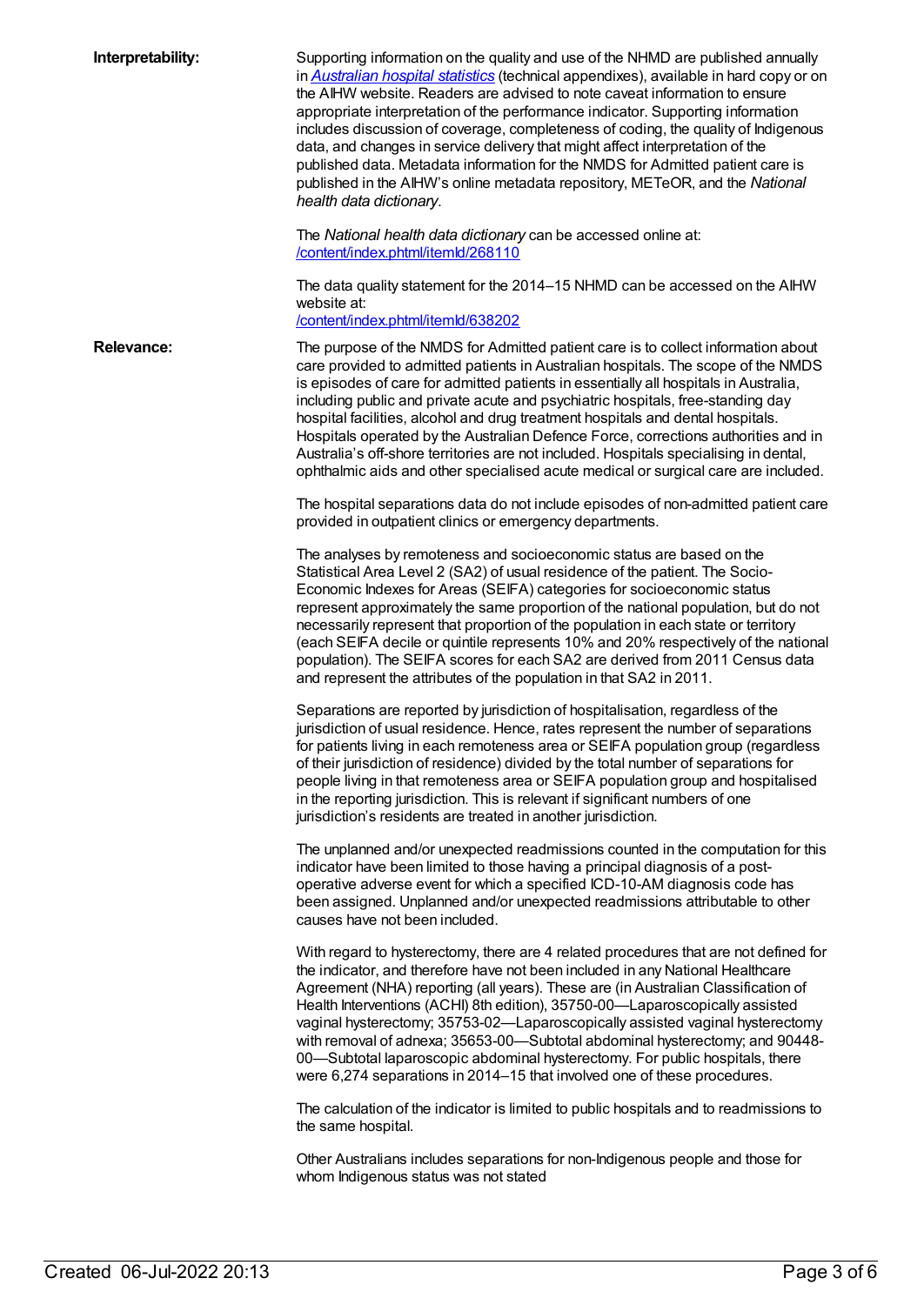**Accuracy:** For 2014–15, almost all public hospitals provided data for the NHMD. The exception was a mothercraft hospital in the Australian Capital Territory.

> States and territories are primarily responsible for the quality of the data they provide. However, the AIHW undertakes extensive validations on receipt of data. Data are checked for valid values, logical consistency and historical consistency. Where possible, data in individual data sets are checked against data from other data sets. Potential errors are queried with jurisdictions, and corrections and resubmissions may be made in response to these edit queries. The AIHW does not adjust data to account for possible data errors or missing or incorrect values.

> The AIHW report *Indigenous identification in hospital separations data: quality report* (AIHW 2013) found that nationally, about 88% of Indigenous Australians were identified correctly in hospital admissions data in the 2011–12 study period, and the 'true' number of separations for Indigenous Australians was about 9% higher than reported. The report recommended that the data for all jurisdictions are used in analysis of Indigenous hospitalisation rates, for hospitalisations in total in national analyses of Indigenous admitted patient care. However, these data should be interpreted with caution as there is variation among jurisdictions in the quality of the Indigenous status data.

For this indicator, the linkage of separations records is based on the patient identifiers which are reported for public hospitals. As a consequence, only readmissions to the same public hospital are in scope; and readmissions to different public hospitals and readmissions involving private hospitals are not included.

For Western Australia the indicator was calculated and supplied by Western Australia Health.

To calculate this indicator, readmissions within the 2014–15 financial year had to be linked to an initial separation (which involved the specified surgery) that occurred within the 2014–15 financial year. 19 May was specified as the cut-off date for the initial separation to exclude initial separations from the denominator for which a readmission may occur in the following financial year. The use of the cut-off date ensures that the numerator and denominator for this indicator are consistent.

Data on procedures are recorded uniformly using ACHI. Data on diagnoses are recorded uniformly using the ICD-10-AM.

Cells have been suppressed to protect confidentiality where the presentation could identify a patient or a service provider or where rates are likely to be highly volatile, for example where the denominator is very small. The following rules were applied:

- rates were suppressed where the numerator was less than 5 and/or the denominator was less than 200
- rates were suppressed where the numerator was zero and the denominator was less than 200.

Counts were suppressed when the number was less than 5.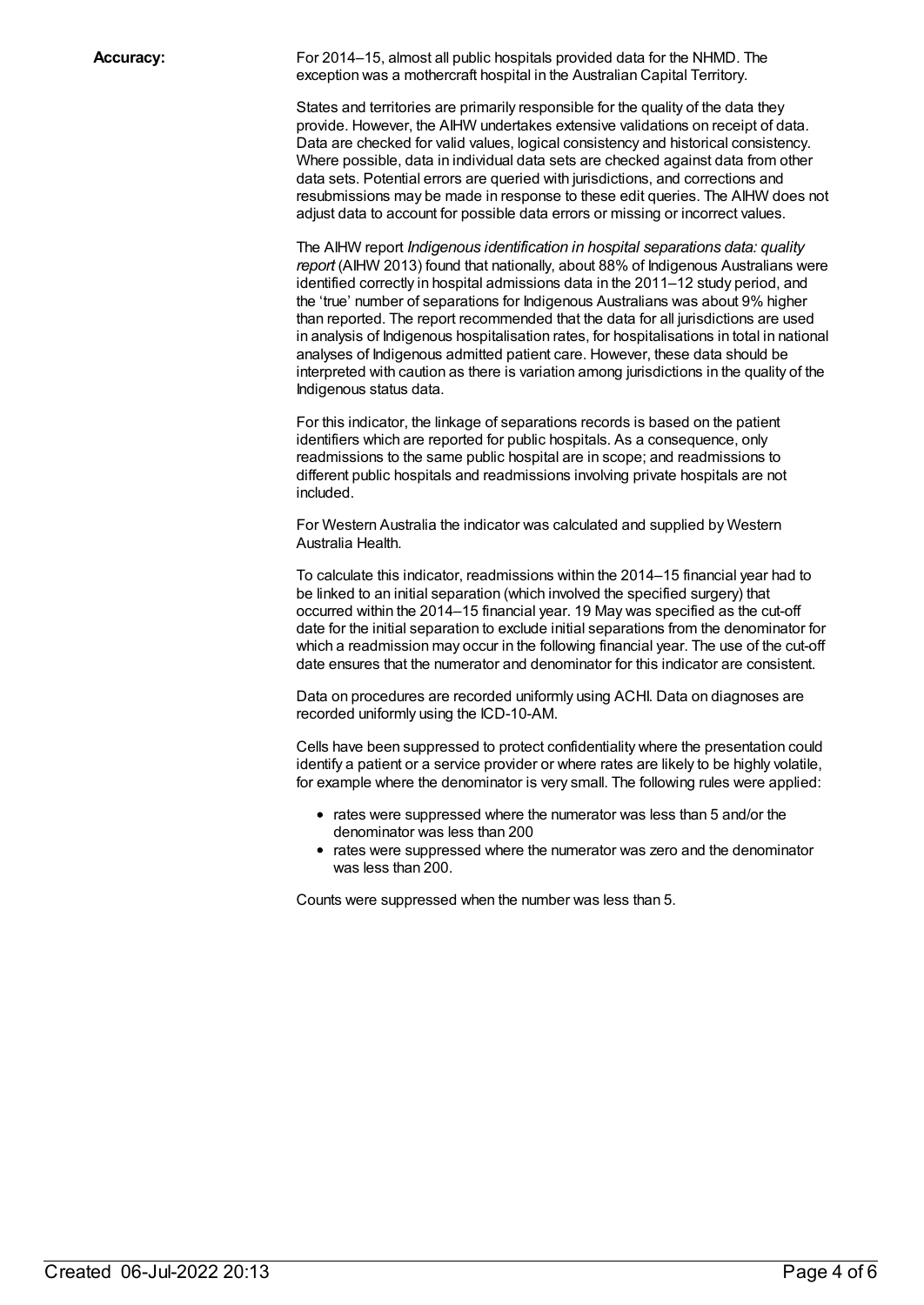**Coherence:** The information presented for this indicator is calculated using the same [methodology](http://www.aihw.gov.au/publication-detail/?id=60129554702) as data published in *Admitted patient care 2014–15: Australian hospital statistics*(AIHW 2016).

> The data can be meaningfully compared across reference periods for all jurisdictions.

However, caution is required when analysing SEIFA over time for the reasons outlined above (see Relevance section). Methodological variations also exist in the application of SEIFA to various data sets and performance indicators. Any comparisons of the SEIFA analysis for this indicator with other related SEIFA analysis should be undertaken with careful consideration of the methods used, in particular the SEIFA Census year, the SEIFA index used and the approach taken to derive quintiles and deciles.

The AIHW has developed a revised peer grouping for analysing and interpreting hospitals statistics and performance information. (See AIHW 2015.) Peer group data calculated for this indicator for previous reports was calculated using the previous AIHW peer group classification. Peer group data for this report has been calculated using the current AIHW peer group classification. Data reported using the previous peer group classification is not comparable with data reported using the current AIHW peer group classification. Data based on the current AIHW peer group classification has been backcast to 2007–08 for this report.

National-level data disaggregated by Indigenous status for 2007–08 included data from New South Wales, Queensland, Western Australia, South Australia and the Northern Territory. National-level data disaggregated by Indigenous status for 2008–09, 2009–10 and 2010–11 included data from New South Wales, Victoria, Queensland, Western Australia, South Australia and the Northern Territory. National-level data disaggregated by Indigenous status for 2011–12 and subsequent years includes data from all eight states and territories. Therefore, data disaggregated by Indigenous status from 2007–08 is not comparable to 2008–09, 2009–10 and 2010–11, and data for 2011–12 and subsequent years are not comparable with data for 2010–11 and prior years.

In 2011, the Australian Bureau of Statistics (ABS) updated the standard geography used in Australia for most data collections from the Australian Standard Geographical Classification to the Australian Statistical Geography Standard. Also updated at this time were remoteness areas and the SEIFA, based on the 2011 ABS Census of Population and Housing. The new remoteness areas are referred to as RA 2011, and the previous remoteness areas as RA 2006. The new SEIFA is referred to as SEIFA 2011, and the previous SEIFA as SEIFA 2006.

Data for 2007–08 through to 2011–12 reported by remoteness are reported for RA 2006. Data for 2012–13 and 2013–14 are reported for RA 2011. The AIHW considers the change from RA 2006 to RA 2011 to be a series break when applied to data supplied for this indicator, therefore remoteness data for 2011–12 and previous years are not directly comparable to remoteness data for 2012–13 and subsequent years.

Data for 2007–08 through to 2010–11 reported for SEIFA quintiles are reported using SEIFA 2006 at the Statistical Local Area (SLA) level. Data for 2011–12 are reported using SEIFA 2011 at the SLA level. Data for 2012–13 are reported using SEIFA 2011 at the Statistical Area Level 2 (SA2). The AIHW considers the change from SEIFA 2006 to SEIFA 2011, and the change from SLA to SA2 to be series breaks when applied to data supplied for this indicator. Therefore, SEIFA data for 2010–11 and previous years are not directly comparable with SEIFA data for 2011–12, and SEIFA data for 2011–12 and previous years are not directly comparable with SEIFA data for 2012–13 and subsequent years.

#### **Source and reference attributes**